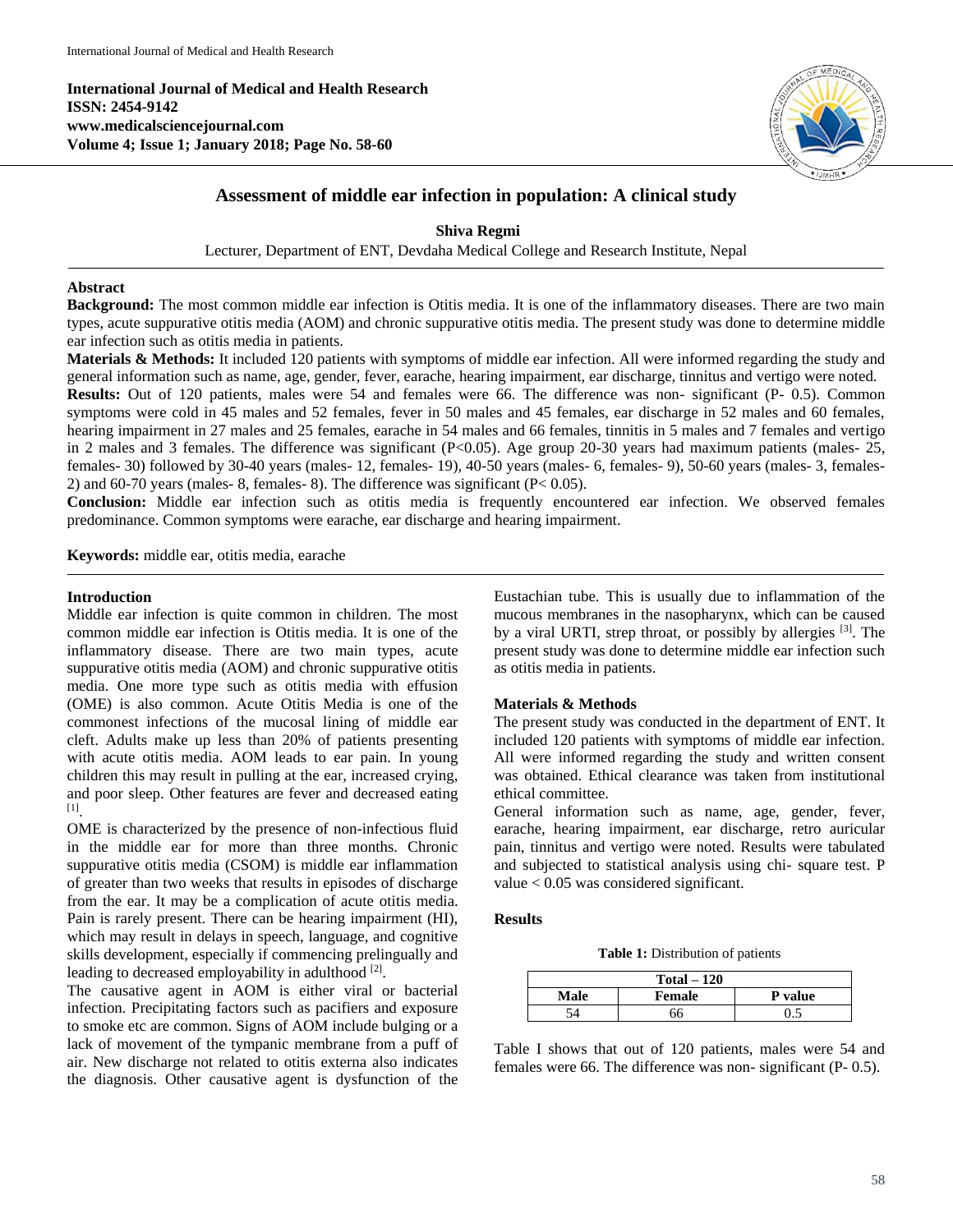| <b>Symptoms</b>    | <b>Males</b> | <b>Females</b> | P value |
|--------------------|--------------|----------------|---------|
| Cold               | 45           |                |         |
| Fever              | 50           |                |         |
| Ear discharge      | 52           |                |         |
| Hearing impairment | 27           | 25             | 0.02    |
| Earache            | 54           |                |         |
| <b>Tinnitus</b>    |              |                |         |
| Vertigo            |              |                |         |

**Table 2:** Common features in patients

|  |  |  |  | Table II shows that common symptoms were cold in 45 males   |  |
|--|--|--|--|-------------------------------------------------------------|--|
|  |  |  |  | and 52 females, fever in 50 males and 45 females, ear       |  |
|  |  |  |  | discharge in 52 males and 60 females, hearing impairment in |  |

27 males and 25 females, earache in 54 males and 66 females, tinnitis in 5 males and 7 females and vertigo in 2 males and 3 females. The difference was significant  $(P<0.05)$ .



**Fig 1:** Age & Gender wise distribution of patients

Figure 1 shows that age group 20-30 years had maximum patients (males- 25, females- 30) followed by 30-40 years (males- 12, females- 19), 40-50 years (males- 6, females- 9), 50-60 years (males- 3, females- 2) and 60-70 years (males- 8, females- 8). The difference was significant  $(P< 0.05)$ .

## **Discussion**

Otitis media is associated with symptoms like cough and nasal discharge. It is usually precipitated by an upper respiratory tract infection (URTI). Patients may experience perforation of the ear drum, chronic suppurative otitis media, tympanostomy tube otorrhea, or acute otitis externa. Trauma, such as a basilar skull fracture, can also lead to discharge from the ear due to cerebral spinal drainage from the brain and its meninges [4].

In this study we found that, out of 120 patients, males were 54 and females were 66. We found that common symptoms were earache (54 males and 66 females), cold (45 males and 52 females), fever (50 males and 45 females), ear discharge (52 males and 60 females), hearing impairment, tinnitis and vertigo. This is similar to Van et al. [5].

Ear ache is seen in almost all the patients. Infact, it is one of the first symptoms to be noted in the patients. Discharge from ear is frequently seen complaint and associated pain in ear is observed in more than 85% of cases. We found that age group 20-30 years had maximum patients (males- 25, females- 30) followed by 30-40 years (males- 12, females- 19), 40-50 years (males- 6, females- 9), 50-60 years (males- 3, females- 2) and 60-70 years (males- 8, females- 8). This is in agreement with Todberg *et al*. [6] Children with recurrent episodes of acute otitis media and those with otitis media with effusion or chronic suppurative otitis media have higher risks of developing conductive and sensorineural hearing loss.

The causative bacteria in AOM are Staphylococcus aureus, Streptococcus pneumonia etc. Otitis media with effusion (OME) results from dysfunction of the Eustachian tube. It is characterized by fluid accumulation that can occur in the middle ear and mastoid air cells due to negative pressure [7]. This can be associated with a viral URI or bacterial infection such as otitis media. An effusion can cause conductive hearing loss if it interferes with the transmission of vibrations of middle ear bones to the vestibulocochlear nerve complex that are created by sound waves. Negative pressure results in a retracted tympanic membrane and secretion of mucous from the tissues through osmosis into the middle ear cavity. This lower pressure can be a result of an AOM or eustachian tube dysfunction. Several risk factors for OM have been identified. These include cold-like illnesses, increased number of days at daycare, bottle-feeding, low birth-weight, time of the year (autumn and winter), or recurrent OM [8].

#### **Conclusion**

Middle ear infection such as otitis media is frequently